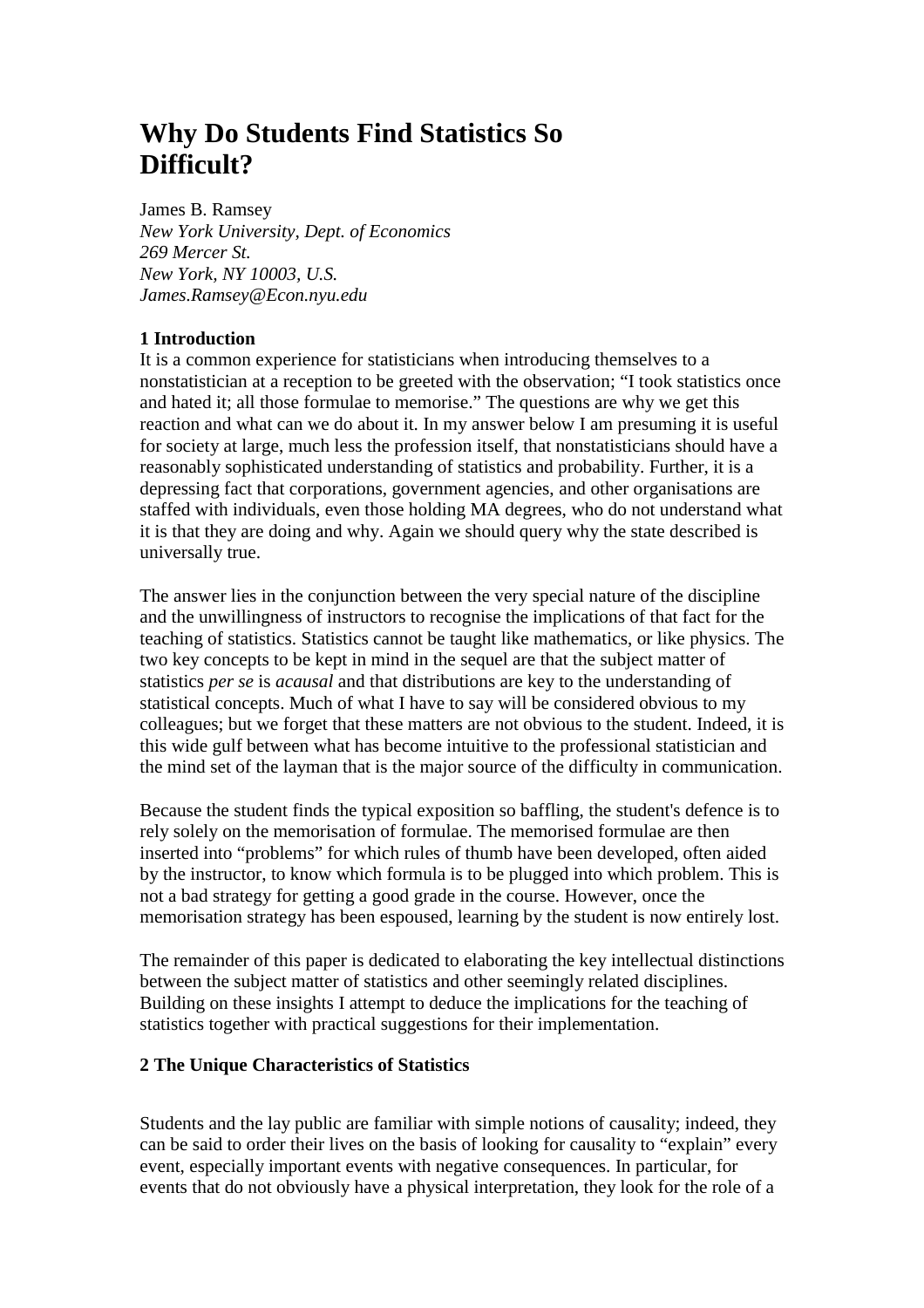human agent as the causal factor; the universal idea is that some person is to be blamed or thanked, but in any event credited with the observed outcome.

Statistics and probability theory are essentially acausal. This simple fact is the first major stumbling block to the layman's understanding of random phenomena. The shift from disciplines with an all pervading causal interpretation to one that is inherently acausal represents a major fundamental shift in viewpoint and one that cannot merely be dismissed as an alternative "explanation." It is easier for a student to accept alternative and often contradictory theories coming from different disciplines' explanations of some sequence of events than it is to accept the notion that the events are random. Notwithstanding everyone's exposure to what is regarded by the statistician as overwhelming evidence of randomness, that notion represents a deep insight on the part of the student that is in fact difficult to achieve. This is the reason why teaching statistics is not like teaching mathematics and not like teaching physics either.

Arising out of this insight is the concept that distributions and their links to physical experiments are crucial to the understanding of statistical reasoning. The very notion of a distribution is mysterious to the student. The idea that individual phenomena can be independently distributed, but the "distribution" of large collections of these random events can be described mathematically with great regularity, is at best a mystery wrapped in an enigma. Independence is the quintessential example. Many psychological experiments have indicated that people expect samples, even small samples, to be representative. Consequently, the ability to reconcile independence with a given distributional shape is a challenge. A common misunderstanding is captured by: "If ten heads have been thrown in a row, the next few tosses have to be tails for the results to represent the distribution."

The second source of difficulty is due to the fact that statistical reasoning is very abstract. Even though we attempt to relate our probability theory to observed events, the exercise is one that is quite foreign to the average student. The connection between theory and observation is not easily made; no matter how many times we, as statisticians, profess it. Events occur and the student neither knows how nor why. The link between specific observation and general inference is opaque to the student. Our presentations are not aided by the decrease in training in abstract thinking that is the hallmark of conventional education.

Consider a simple pair of examples. In explaining Hooke's Law, it is easy for the student to visualise the process of extending a spring and measuring the force needed. Alternatively, imagine an equally simple statistical explanation of the outcomes from the toss of a die; for the student there is no explanation at all. The outcomes from the experiment are as mysterious after the statistician's "explanation" as before it. The student looks for explanations that rely on the coin tosser's inability to control his toss precisely, or the coin tosser's deliberate efforts to alternate setting heads and tails when initiating the toss, and so on.

Finally, the most difficult aspect is that of tying statistical reasoning to physical cognate disciplines such as physics, chemistry, biology, and economics. Because statistics is acausal and the cognate disciplines are inherently causal, the link between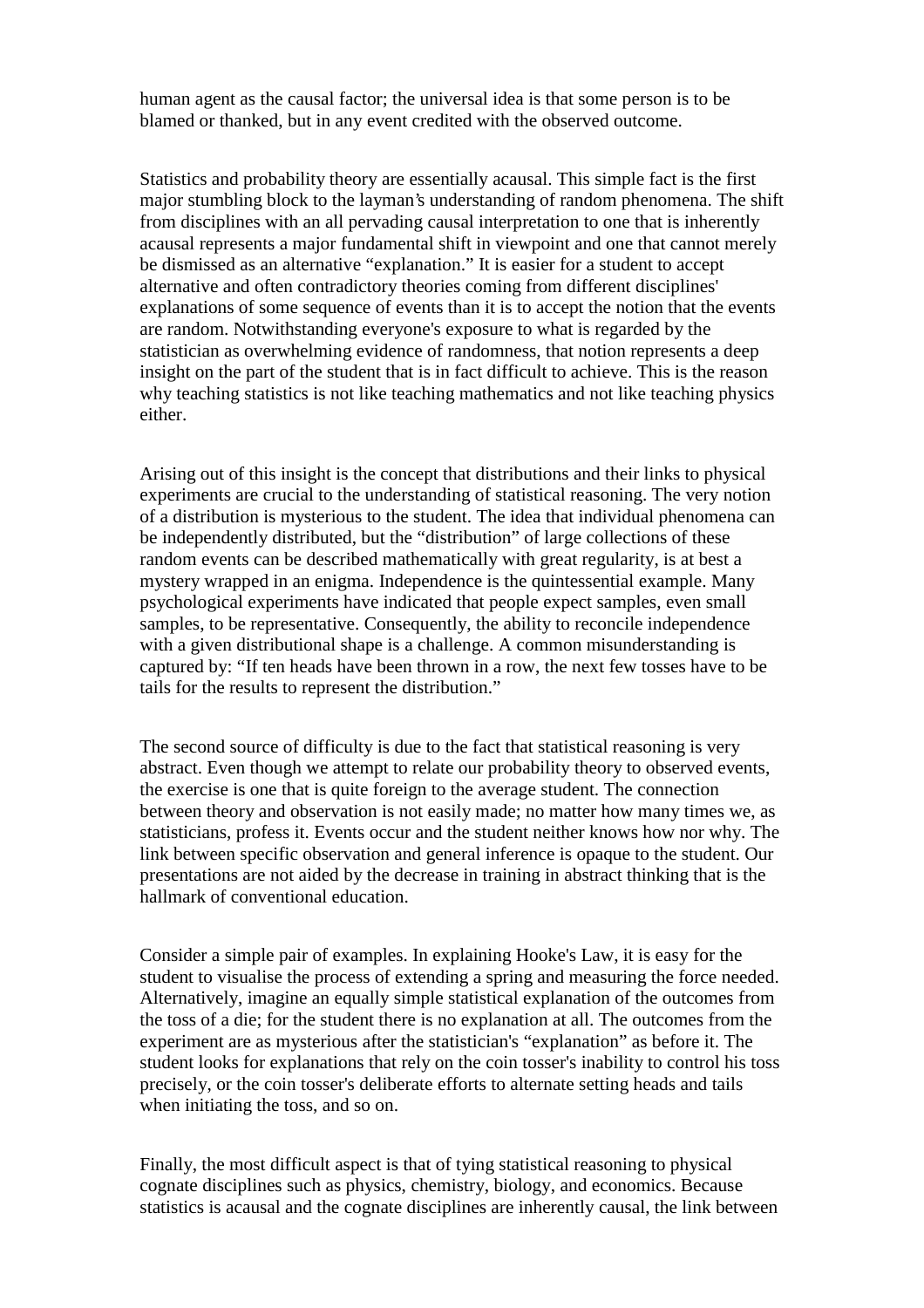the two is difficult for the student to fathom. The difficulty is greater in those cases where the formulation of the cognate discipline's theory must itself be couched in terms of distributions, as is true for statistical mechanics, biology, or economics.

### **3 The Implications for the Teaching of Statistics**

The comments above indicate a broad strategy for the teaching of statistics.

The first task is that the concept of randomness must be dealt with immediately, directly, and extensively. The student has to recognise that she is being asked to consider phenomena that are very different to those that she believes that she understands. Illustrating random outcomes through a variety of physical mechanisms is best. The student needs to be able to observe directly the mechanism generating the random numbers and if she can manipulate the parameters of the system herself that is better still. The major lesson to be learned is that while individual outcomes are unpredictable, the collections exhibit regularities that require explanation. It is best for the students to discover on their own these twin, seemingly irreconcilable characteristics, of random data. Further, it is critical that the student recognises that the same experiment repeated yields the same distribution, but that (statistically) different experiments yield different distributions. Repeated physical examples, including computer generated experiments under the control of the student, seem to be the best way to achieve the desired outcome; lecturing is of little help. The greater the variety of experiments that are illustrated the better.

The next essential element underpinning the student's understanding of the process of statistical analysis is that the theory underlying the formal calculations is absolutely essential to the interpretations that are made. More than any other discipline is it true that without the supporting theory, there is very little that we can say about any observed situation itself, much less the attempt to make inferences about unobserved events. From a relatively small number of observations, we presume to infer for a broad class of events, the relevant distribution or stochastic process, its parameter values and to postulate "optimal" decision making procedures. To the student and the layman, this borders on magic, or academic hubris at the worst.

A key precursor to a successful statistics course is the mathematical training of the student; this is even, perhaps more, important for supposedly "non-mathematical" courses. The problem to be addressed is this. The mathematical training of far too many students leaves them unprepared for dealing with abstractions in general and algebra in particular. This is even true for students that have had one or two calculus courses; they have memorised a string of formulae, but have little understanding of basic principles. I always begin my courses with laboratory sessions that make sure that the students are trained in the use of algebra and are comfortable with sigma notation. I have discovered that the way to do this is to begin with the concrete and then demonstrate the analytical advantages of abstraction; the key is to begin with actual numbers and then to demonstrate the role that algebra plays. It also pays to review with the students the principles that underlie calculus. In an introductory statistics course the fundamental concepts are most important, not the formalism in terms of which calculus is usually taught. A corollary aspect is to introduce no concept, function, or formula that cannot at that moment be given at least an intuitive